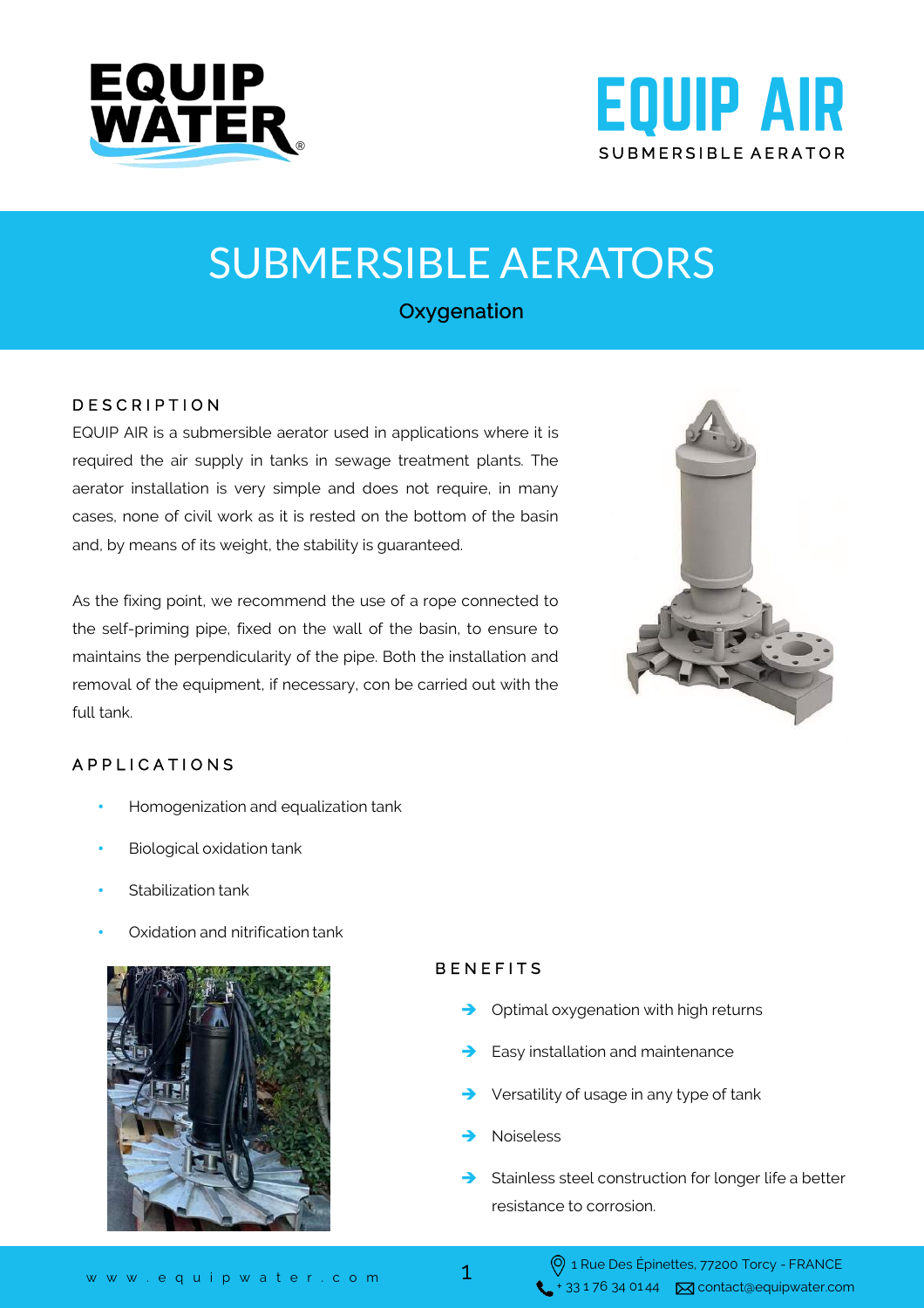



# SUBMERSIBLE AERATORS

**Oxygenation** 

## TECHNICAL CHARACTERISTICS









| Model<br>Submersible |    | Power<br>kW | <b>Nb Poles</b> | <b>RPM</b> | Current<br>Amps | Max water level<br>meters | Weight<br>Kg |
|----------------------|----|-------------|-----------------|------------|-----------------|---------------------------|--------------|
| <b>EQUIP AIR</b>     | 2  | 2,2         | 4               | 1385       | 5.4             | 3                         | 75           |
|                      | 3  | 3,1         | $\overline{4}$  | 1395       | 6,9             | 3.5                       | 80           |
|                      | 4  | 4           | 4               | 1400       | 9.3             | 4                         | 120          |
|                      | 5  | 5.5         | $\overline{A}$  | 1410       | 12,2            | 4.5                       | 130          |
|                      | 9  | 9           | 4               | 1435       | 20,1            | 4                         | 280          |
|                      | 11 | 11          | $\overline{4}$  | 1435       | 22,4            | 5                         | 290          |
|                      | 15 | 15          | 4               | 1450       | 32,5            | 6,5                       | 300          |
|                      | 18 | 18,5        | $\overline{A}$  | 1455       | 40,8            | 5                         | 400          |
|                      | 22 | 22          | 4               | 1460       | 44,3            | 6                         | 420          |
|                      | 30 | 30          | 4               | 1460       | 56,7            |                           | 440          |

2

1 Rue Des Épinettes, 77200 Torcy - FRANCE www.equipwater.com  $\overbrace{\phantom{0}}^{+ 33\,176\,34\,0144}$   $\overline{\phantom{0}}$  contact@equipwater.com